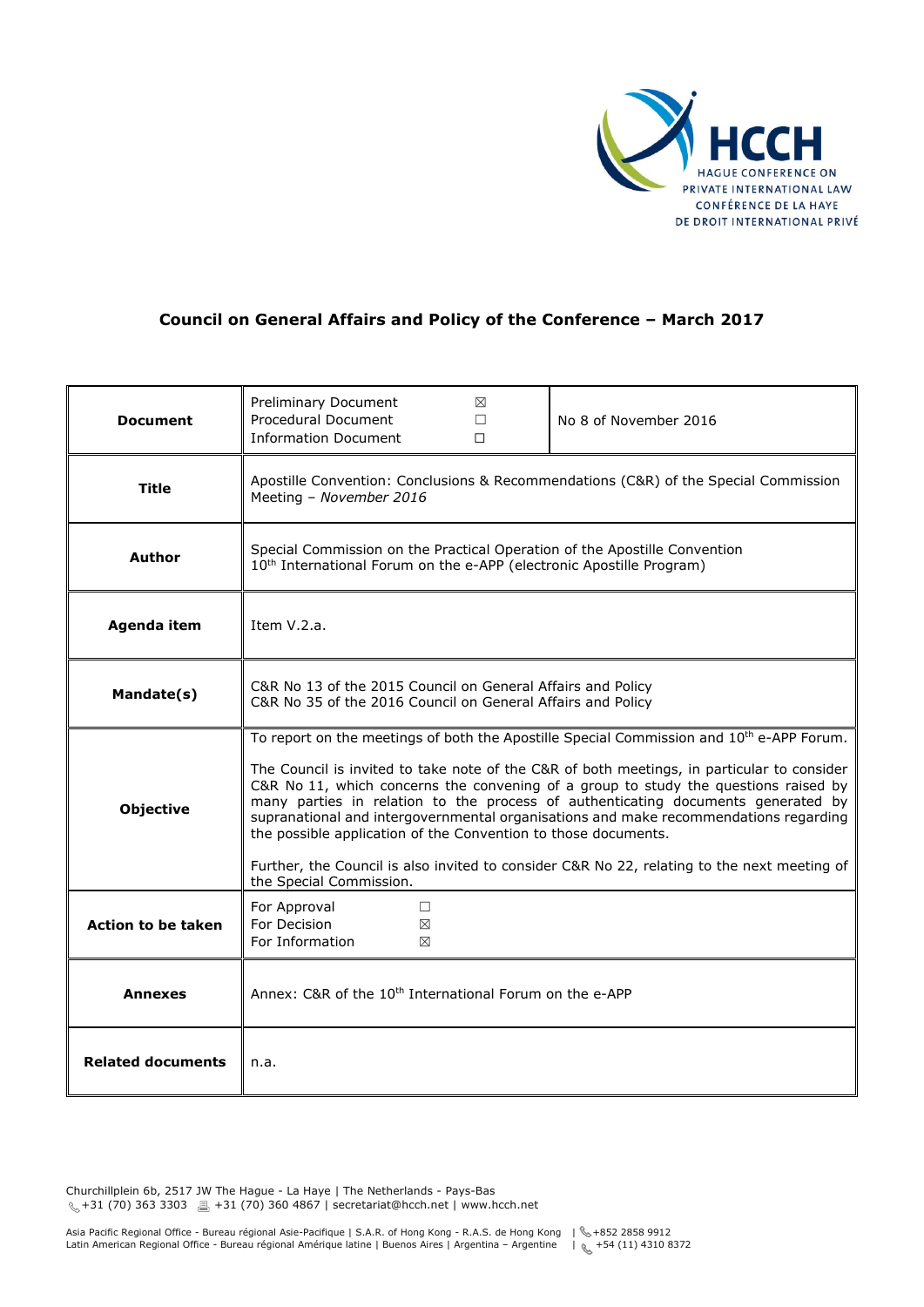The Special Commission (SC) met in The Hague from 2 to 4 November 2016 to review the practical operation of the *Hague Convention of 5 October 1961 Abolishing the Requirement of Legalisation for Foreign Public Documents* (Apostille Convention or the Convention). The practical operation of the Convention was previously reviewed by the SC in 2003, 2009 and 2012. The SC was attended by over 180 participants from over 65 States and international organisations.

The SC unanimously approved the following Conclusions & Recommendations:

- 1. The SC welcomes the high number of additional accessions and resulting expanded global coverage since its last meeting in 2012. The SC also notes with satisfaction the announcements by Guatemala, Iran and the Philippines of their intention to accede to the Convention at the earliest possible time. The SC also notes with pleasure expressions of interest in joining the Convention from Guyana and Indonesia, as well as China's openness to considering applying the Convention to the mainland of China.
- 2. As regards new accessions, the SC duly takes note of C&R No 4 adopted by the Council on General Affairs and Policy of the Conference (the Council) at its March 20[1](#page-1-0)6 meeting.<sup>1</sup> It further expresses its view that the entry into force of the Convention between two Contracting Parties cannot prejudice the position of States that have objected, including based on the issue of statehood, to the accession of one of them.<sup>[2](#page-1-1)</sup>
- 3. On the occasion of the SC's first meeting since the 2013 publication of the *Handbook on the Practical Operation of the Apostille Convention* (Apostille Handbook),<sup>[3](#page-1-2)</sup> the SC welcomes this publication and notes with great satisfaction its utility as an essential and user-friendly tool enhancing the practical application of the Convention and acknowledges with pleasure the publication of Greek, Spanish and Vietnamese translations. The SC is most appreciative of the voluntary contributions by Members of the Conference that made these translations possible. The SC welcomes the announcement made by Germany that a German translation of the Apostille Handbook is currently being produced, in consultation with the relevant authorities of Austria and Switzerland. The SC also welcomes the announcement of the Russian Federation that a Russian translation of the Apostille Handbook has been completed, pending final approval. The SC notes that the Permanent Bureau will develop an updated edition of the Apostille Handbook, taking into account the discussions of the SC meeting. This updated version will be submitted to the Council for approval.
- 4. The SC congratulates the Permanent Bureau on the updated Hague Conference website, in particular its ease of navigation and multi-platform capability. The SC encourages the Permanent Bureau to study and implement, to the extent possible, additional modifications which it may find expedient, including improvements to the layout of the status table of the Convention.
- 5. The SC notes that the European Union has adopted *Regulation (EU) 2016/1191 of the European Parliament and of the Council of 6 July 2016 on promoting the free movement of citizens by simplifying the requirements for presenting certain public documents in the European Union and amending Regulation (EU) No 1024/2012*, which entered into force on 15 August 2016 and is scheduled to be applied as of February 2019. This regulation will have the effect of eliminating the need for Apostilles for certain public documents among European Union Member States. The SC notes that this regulation has no impact on the application of the Convention in relation to third States.

<span id="page-1-0"></span>**<sup>.</sup>** C&R No 4 reads as follows:

<sup>&</sup>quot;New ratifications / accessions: role of the Depositary and the Permanent Bureau

<sup>4.</sup> The Council took note of the different views expressed on the subject matter. It recalled the relevance of the Vienna Convention of 1969 on the Law of Treaties, in particular its Articles 76(2) and 77 on the functions of depositaries, and the provisions and requirements of the relevant Hague Convention. When, following the deposit of an instrument of ratification, approval, or accession, the Depositary subsequently receives an objection from a Contracting State, including based on the issue of statehood, the Depositary brings the matter to the attention of all Contracting States to the Convention concerned."

<span id="page-1-1"></span><sup>&</sup>lt;sup>2</sup> The SC takes note that more than 20 States, mindful of UNSC 1244, have objected to Kosovo's accession to the Convention based on statehood.

<span id="page-1-2"></span>All subsequent references in these C&R to the Apostille Handbook refer to the paragraph numbers as set out in the first edition (2013).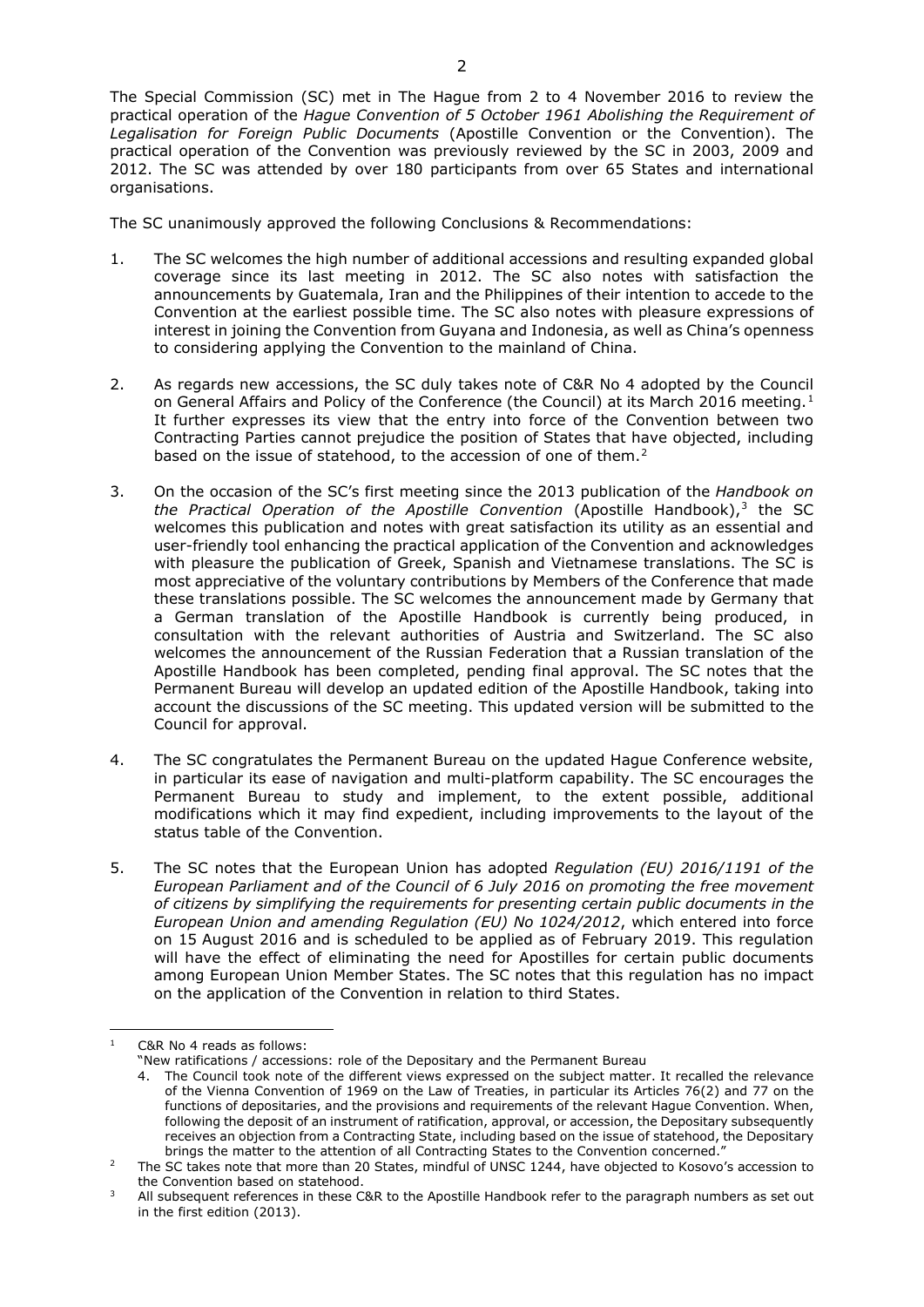- 6. The SC recognises the outstanding contribution by the Permanent Bureau and its Regional Offices in providing post-Convention services and assistance, including furthering the broader implementation of the electronic Apostille Program (e-APP). Additionally, the SC acknowledges the continuing support and positive input of the Trade and Competitiveness Global Practice of the World Bank and the International Finance Corporation (IFC) as well as other organisations, to facilitate additional accessions to, and the practical implementation of, the Convention.
- 7. The SC reiterates C&R No 12 of the 2012 meeting, as it is set out in paragraph 112 of the Apostille Handbook, that it is for the law of the place from which a document emanates to determine its public nature.
- 8. The SC recognises that there is nothing in the Convention that precludes its application to documents relating to extradition and notes that the responses to the 2016 Questionnaire revealed a diversity of practices in relation to the use of Apostilles for these documents.
- 9. In relation to the classification of medical certificates and translations as public documents, the SC refers to C&R No 7, above.
- 10. Considering C&R No 15 from the 2012 meeting, the SC determines that the categories of exclusion in Article 1(3)(a) and (b) are to be construed extremely narrowly. In particular, the SC confirms that documents that are not *executed* by a diplomatic or consular agent but merely *issued* by them may be apostilised when necessary. The SC considers that this concept of mere *issuance* applies to documents both generated at their post and those transmitted from a database of a "sending State".[4](#page-2-0)
- 11. The SC notes the questions raised by many parties in relation to the process of authenticating documents generated by supranational and intergovernmental organisations. The SC recommends that the Council direct the Permanent Bureau to convene a group to study these issues and make recommendations regarding the possible application of the Convention to those documents.
- 12. The SC notes that certain organisations, such as Chambers of Commerce, may be considered either private or public organisations, according to the applicable law. The SC reaffirms that the Convention only applies to public documents and the SC again refers to C&R No 7, above.
- 13. The SC encourages Contracting Parties that become aware of instances of authorities which are not Contracting Parties to the Convention issuing certificates purporting to be Apostilles, or giving effect to Apostilles issued in Contracting Parties, to share this information with the Permanent Bureau.
- 14. The SC notes with satisfaction that in a number of cases, text is added outside the area containing the 10 standard informational items, clarifying the nature and effect of an Apostille. The SC strongly encourages those Competent Authorities that have not done so to consider the usefulness of such text in explaining the function of an Apostille and in combatting fraud.
- 15. The SC notes the practice in some Contracting Parties of issuing a single certificate for both Apostille and non-Convention authentications.
- 16. The SC is aware of requests from some Contracting Parties, seeking confirmation from other Competent Authorities of their procedures for issuing Apostilles in the context of a possible rejection. The SC recalls paragraph 318 of the Apostille Handbook, which addresses the propriety of these requests and encourages Contracting Parties who receive such requests to resolve these issues bilaterally.

**.** 

<span id="page-2-0"></span><sup>4</sup> In this context, the term "sending State" is used as a term of art, as contained in both the *Vienna Convention of 24 April 1963 on Consular Relations* and the *Vienna Convention of 18 April 1961 on Diplomatic Relations*.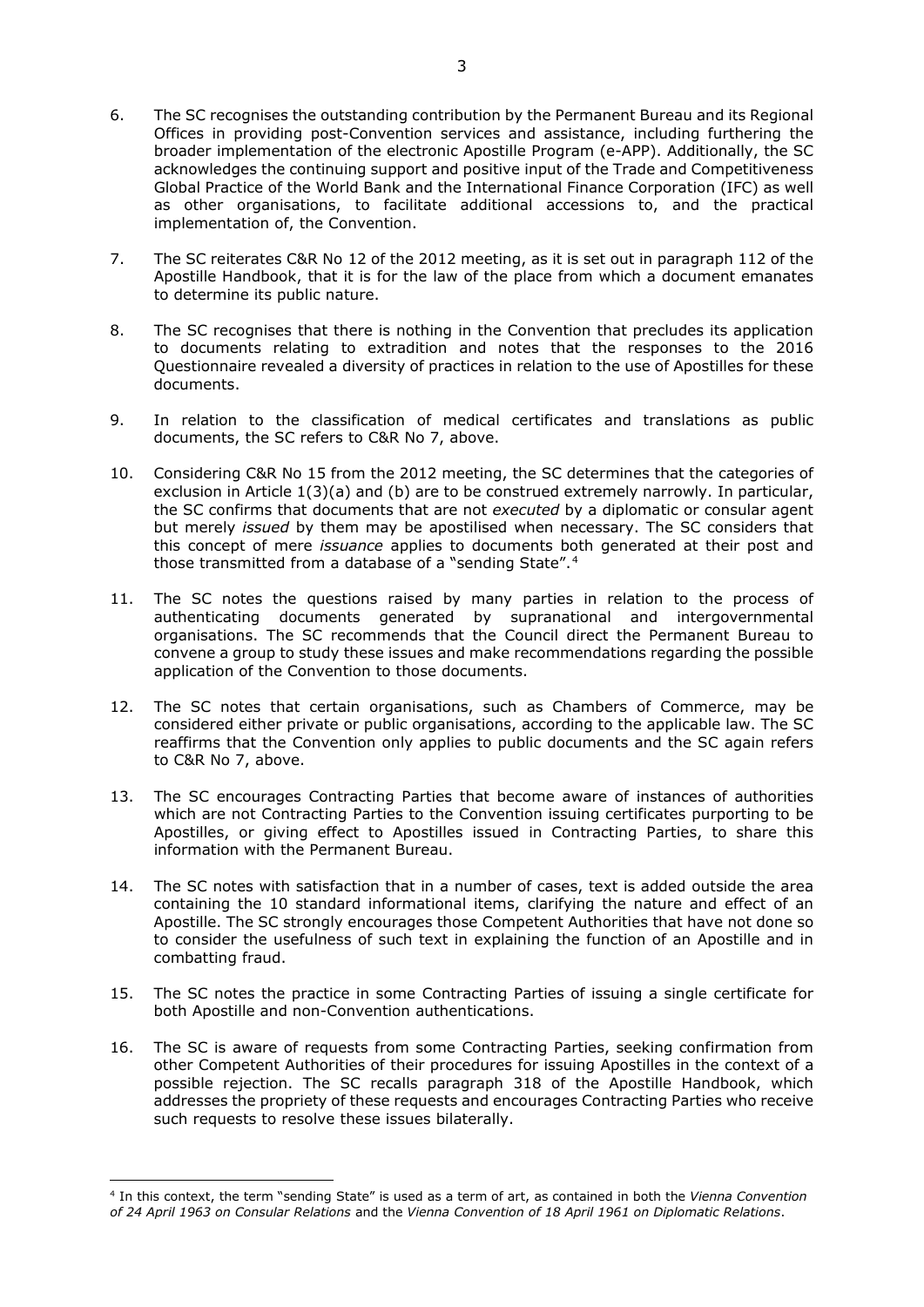- 17. The SC appreciates the efforts of Competent Authorities and National Organs in educational outreach regarding the Convention and its operation. In particular, programmes directed towards institutions concerning the acceptance of Apostilles have greatly assisted in the efficacy of the Convention.
- 18. The SC notes the reports of several Contracting Parties highlighting the benefit of decentralising Competent Authorities which provides adequate and proper service to the public and notes the importance of providing appropriate resources and staff training to ensure the quality of service. In the experience of one Contracting Party, the use of online resources was a key factor in achieving this aim.
- 19. The SC notes the experience of two Contracting Parties in arranging for their diplomatic and consular missions to issue Apostilles for certain public documents. Other Contracting Parties commented that practical and legal considerations would prevent them from implementing such a process.
- 20. The SC welcomes the addition of an Expert Panel to this meeting and looks forward to similar panels as part of its future meetings.
- 21. The SC endorses the C&R of the  $10<sup>th</sup>$  International Forum on the e-APP, which can be found in Annex I to this document.
- 22. The SC recommends to the Council that the SC meet again in approximately four years, subject to the overall work programme of the Conference.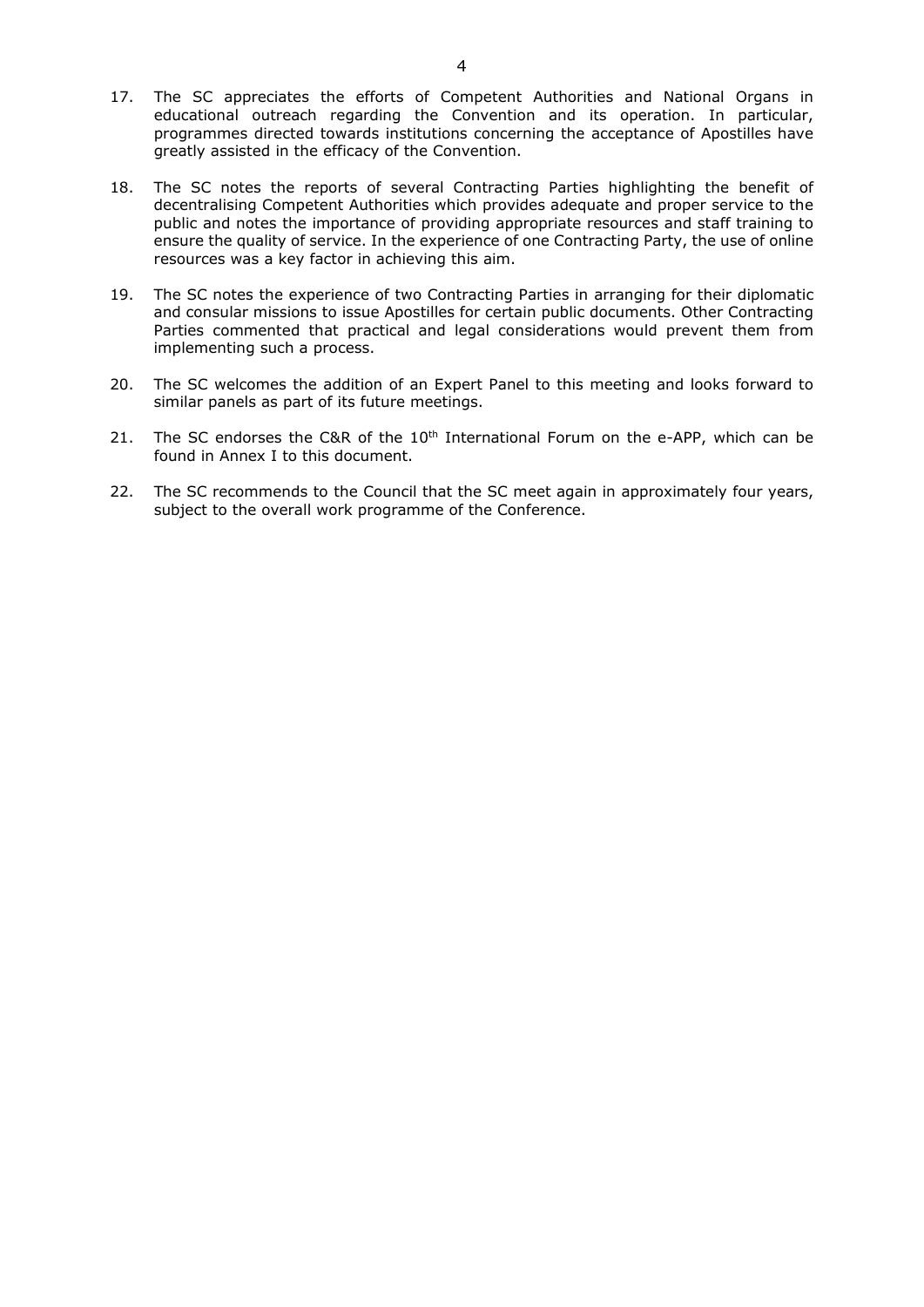# **A N N E X / A N N E X E**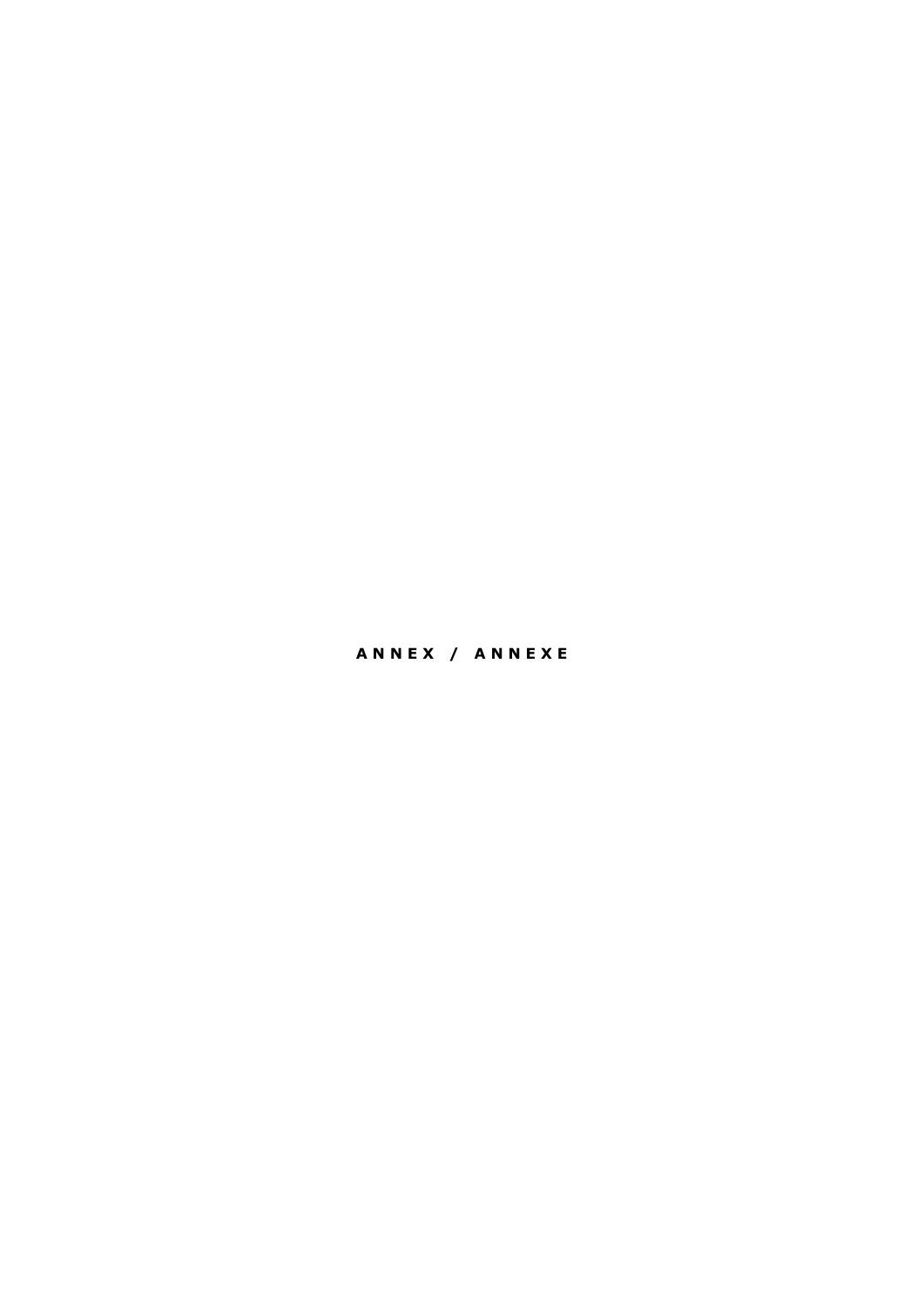#### *10th International Forum on the electronic Apostille Program (e-APP)*

#### **CONCLUSIONS & RECOMMENDATIONS**

On 1 November 2016, over 180 experts from over 65 States (both Contracting and non-Contracting Parties), as well as other invited observers, convened in The Hague, Netherlands to attend the *10th International Forum on the electronic Apostille Program (e-APP)*, this being the highest ever number of participants in the history of the e-APP.

The Forum was organised by the Permanent Bureau to coincide with the meeting of the Special Commission on the practical operation of the *Hague Convention of 5 October 1961 Abolishing the Requirement of Legalisation for Foreign Public Documents* (Apostille Convention or Convention).

Participants emphasised that the interest in the Apostille Convention and the e-APP continues to increase, with many accessions to the Convention expected and further implementation of the e-APP envisaged.

*This being the 10th such Forum, and while recognising the value of past Fora, participants decided to mark the occasion by compiling the numerous Conclusions & Recommendations (C&R) from previous Fora in addition to adopting new Conclusions, in order to produce the following authoritative omnibus of e-APP Forum C&R, which was unanimously agreed upon:*

### *The electronic Apostille Program (e-APP) in general*

- 1. The participants noted with great satisfaction that over 200 Competent Authorities from 29 Contracting Parties have, to date, implemented one or both components of the e-APP. They particularly welcomed the jurisdictions that have joined the e-APP since the 2014 Hong Kong Forum, namely Australia, Austria, Brazil, Chile, Romania, Tajikistan and one state of Mexico (Baja California Sur). In addition, participants congratulated those Contracting Parties that are progressing with the implementation of one or both components of the e-APP. Participants noted with satisfaction that a high percentage of newly acceding Contracting Parties join as e-APP Parties.
- 2. Participants reiterated that the e-APP enables the Apostille Convention to continue to grow from strength to strength. They recalled the value of the e-APP as a tool to further the secure and effective operation of the Convention more broadly. In addition, participants noted the continuing increase in the issuance of e-Apostilles, with demand growing steadily, and in the number of verifications of Apostilles using e-Registers.
- 3. Participants reiterated that the spirit and letter of the Apostille Convention do not constitute an obstacle to the usage of modern technology and their application and operation can be further improved by relying on such technology.
- 4. Participants strongly encouraged both existing and future Competent Authorities to consider implementing both components of the e-APP. In this respect, participants noted the increasing ease of implementing these components, largely due to the fact that there is an increasing number of Contracting Parties that have the requisite implementation experience. These Contracting Parties are thus available for consultation and to provide assistance to new Contracting Parties, particularly with respect to addressing privacy, security, technological or other concerns. Participants thus confirmed that effective communication between Competent Authorities with regard to the implementation of the e-APP will facilitate the development of good practices and enhance awareness among authorities of the different e-APP systems in operation.
- 5. Participants reaffirmed the good practice of informing the Permanent Bureau of the Hague Conference when Contracting Parties begin issuing e-Apostilles or operating an e-Register. In the past, some Contracting Parties have informed also the depositary (*i.e.*, the Ministry of Foreign Affairs of the Kingdom of the Netherlands).
- 6. Participants noted with interest the developments reported and updates provided by the experts in attendance, from both Contracting Parties and the invited observers. In particular, the Forum noted with great interest the initiatives of the DONA Foundation and the InterPARES International Research Project, acknowledging the utility of harnessing the power of technologies such as the Handle System, Cloud-facilitated document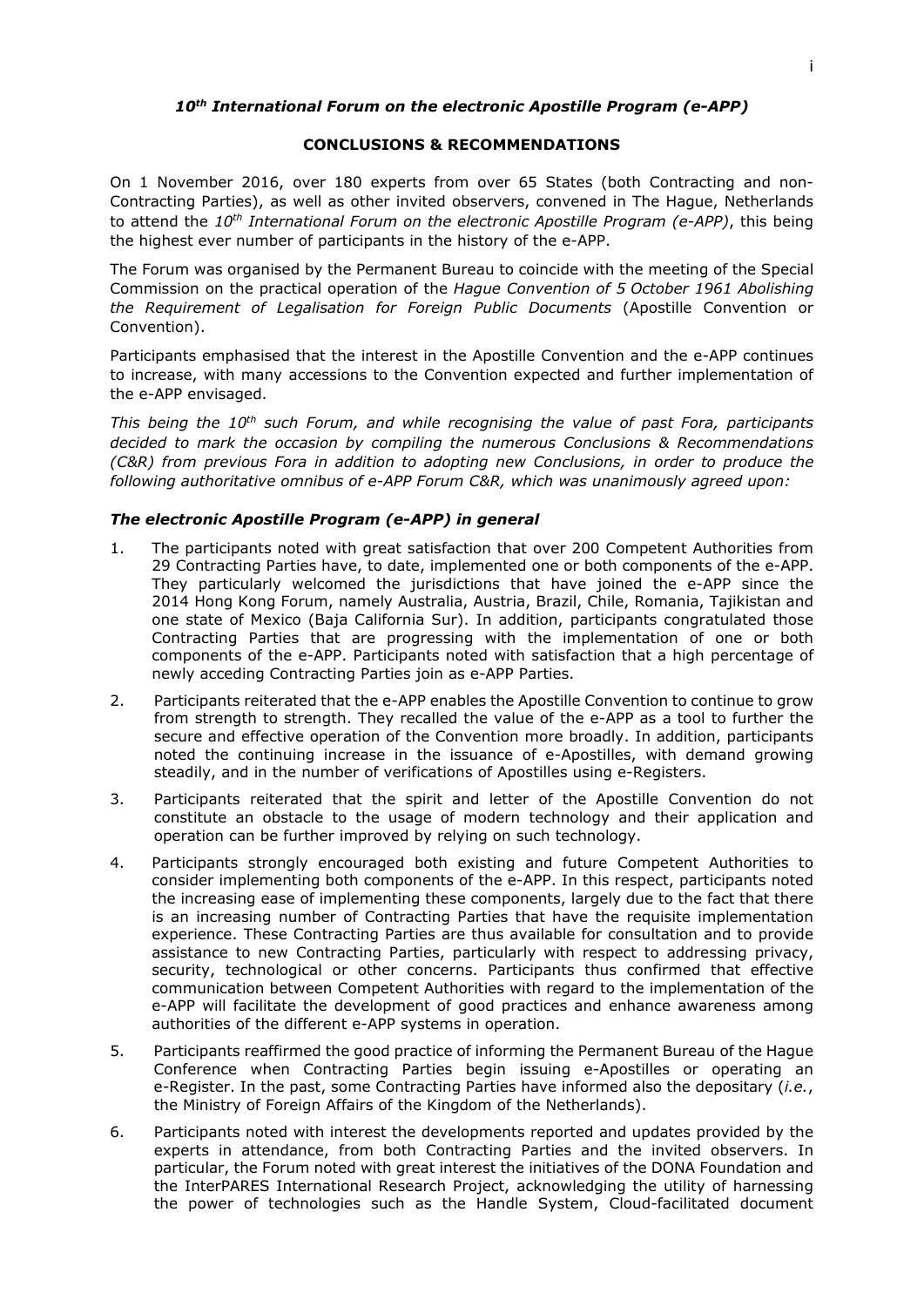preservation and Blockchain. Participants were invited to continue to study the relevance of these and other related technologies for the e-APP.

#### *e-Apostilles*

**.** 

- 7. Participants noted that two different systems relating to the issuance of e-Apostilles are currently in use among the Contracting Parties to the Convention: the *dynamic* system and the *static* system, the former being used in the majority of Contracting Parties that have implemented the e-Apostille component and the latter in one Contracting Party. Under the *dynamic* system, the electronic file containing the e-Apostille and the electronic public document is transmitted electronically from the "State of origin" to the "State of destination".[5](#page-6-0) The e-Apostille can be subsequently verified in the e-Register of the Competent Authority. Under the *static* system, the electronic file containing the e-Apostille and the electronic public document is stored in a repository of the Competent Authority (usually, its e-Register) and is not transmitted. The file can then be viewed by the applicant and / or recipient by accessing the Competent Authority's repository.
- 8. Participants noted that despite the differences between the systems relating to the issuance of e-Apostilles, both systems work well in practice. Several Contracting Parties reported receiving positive feedback with respect to the issuance of their e-Apostilles.
- 9. The participants noted the increase in the number of electronic public documents issued around the globe and that e-Apostilles offer the only solution for apostillising electronic public documents in their original format. Participants noted that some Contracting Parties that have not implemented the e-Apostille component are currently issuing paper Apostilles for electronic public documents. This is done by attaching a paper Apostille to a printout of an electronic public document, which would seem to undermine the purpose and utility of electronic public documents. In practice, e-Apostilles offer the only solution for apostillising electronic public documents, thereby maintaining the advantages of these documents in terms of security, efficiency and ease of transmission.
- 10. Participants also noted that Competent Authorities are increasingly issuing e-Apostilles for paper public documents which are subsequently scanned or digitalised. The law of the issuing Party determines how and by whom paper public documents are to be scanned or digitalised. The participants noted the different practices and reaffirmed the fundamental function of Competent Authorities to verify the authenticity of public documents and the need to adopt practices which allow assessing the genuine character of all documents presented as public documents for the issuance of an Apostille.
- 11. Participants noted that some Competent Authorities have started issuing only e-Apostilles for both electronic documents and paper public documents that are subsequently scanned or digitalised. In these jurisdictions, paper Apostilles will no longer be issued and only e-Apostilles will be issued for public documents.
- 12. Participants recognised the benefits of using modern technologies in providing Apostille services (incl. reducing the turnaround time in the issuance of Apostilles) and noted that at least one Contracting Party (Colombia) has implemented an online e-Apostille service, which is available 24 hours a day, seven days a week. In addition, the use of modern technologies facilitates the implementation of a one-step process (*i.e.*, there is no need for prior authentication within the "State of origin" before the public document may be presented to the Competent Authority for apostillisation).
- 13. Participants noted that some e-APP jurisdictions have passed laws or regulations specifically to enable their Competent Authorities to issue e-Apostilles, whereas others have not seen the need for such measures. It is for the law of the issuing Party to determine whether such measures are necessary (see also C&R No [18\)](#page-7-0).
- 14. Participants also recalled that Apostilles, whether in paper or electronic form, must be attached to the underlying public document (Art. 4 of the Apostille Convention).

<span id="page-6-0"></span><sup>5</sup> Throughout these C&R, the terms "State of origin" and "State of destination" are used as terms of art and are to be given the meaning ascribed to them in the Glossary of the Apostille Handbook.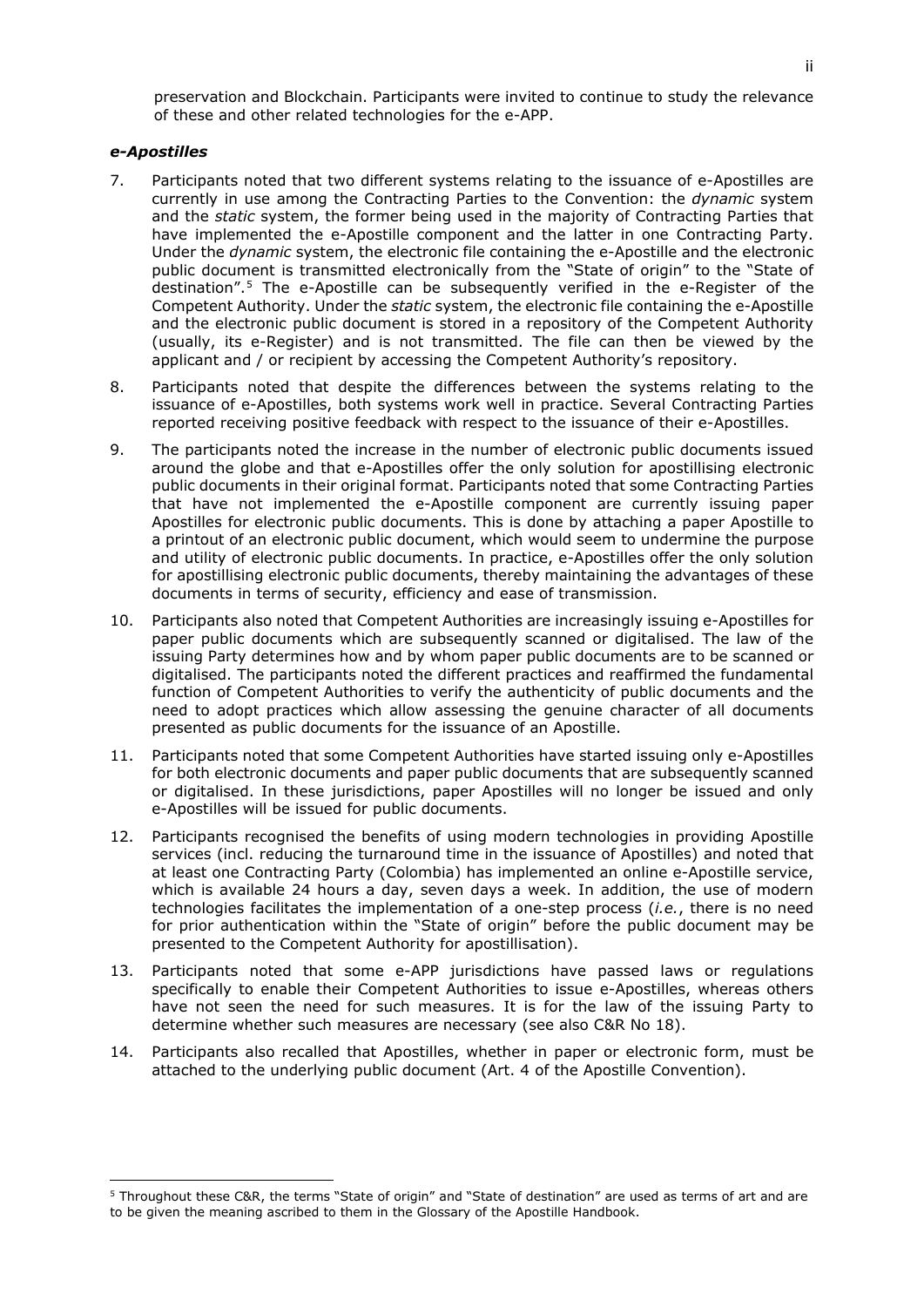## *Acceptance of e-Apostilles*

- 15. Participants again emphasised the fundamental principle of the Convention according to which an Apostille validly issued by one Contracting Party must be accepted in other Contracting Parties; the Forum participants stressed that this principle equally applies to e-Apostilles issued in accordance with domestic law of the issuing Party. Not extending this basic principle to e-Apostilles would provide receiving Parties with more power in the electronic environment than they have in the paper environment. Such a double standard would be both undesirable and unsatisfactory as the use of e-Apostilles offers a far higher security standard than paper Apostilles, because paper Apostilles may be more easily falsified or tampered with than e-Apostilles. This acceptance of foreign e-Apostilles is further supported by the fact that the majority of Contracting Parties have adopted legislation to the effect that electronic signatures are the functional equivalent of manuscript (wet) signatures. Finally, Forum participants stressed the great advantage of the parallel use of an e-Register if and when a Competent Authority issues e-Apostilles; the possibility to also verify the origin of an e-Apostille in the relevant e-Register should provide recipients of e-Apostilles with all the necessary assurance.
- 16. Participants noted that a "State of destination" may not reject e-Apostilles on the sole ground that the "State of origin" or the "State of destination" does not have legislation concerning e-Apostilles. Participants further recalled that Apostilles, whether in paper or in electronic format, do not affect the acceptance, admissibility or probative value of the underlying public document.
- 17. Reference was made to the model laws promulgated by UNCITRAL in relation to e-commerce and e-signatures. Participants were invited to work with their relevant authorities to ensure, where suitable, that domestic law is compatible with the receipt of underlying public documents in the electronic form, so as to reduce, as far as possible, the risk of rejection of underlying public documents in the "State of destination".
- <span id="page-7-0"></span>18. The participants noted that e-Apostilles are being widely accepted and have been of great benefit to users. Where there have been instances of rejection because the underlying public document must be presented in paper form under the domestic law of the "State of destination", Competent Authorities have attempted a variety of actions, such as contacting the diplomatic missions of the "State of destination" and engaging in a dialogue to explain the process of issuance in further detail to alleviate security and other concerns. As a result of this dialogue, some Competent Authorities then issue a paper Apostille to accommodate the (often urgent) needs of the applicants.

## *Design and layout*

19. Participants also noted that the design and layout of Apostilles (both paper and electronic) must conform with the model annexed to the Convention. In order to facilitate the circulation of public documents, participants recalled the utility of conforming as closely as possible to this model, as well as the importance of bilingual or trilingual Apostille Certificates and the inclusion of additional text outside the area of the 10 standard informational items.

#### *Electronic signatures and digital certificates*

- 20. The participants noted that the majority of Contracting Parties have adopted legislation recognising that electronic signatures are functionally equivalent to handwritten signatures.
- 21. Forum participants reaffirmed the good practice of applying high standards to the issuance and management of digital credentials for use in applying digital signatures to e-Apostilles. This includes choosing a Certificate Authority that is well recognised in providing digital certificates which run on all major browsers and suit the document format chosen by the Competent Authority.
- 22. Participants acknowledged the good practice of providing information about how to validate signatures on e-Apostilles and, where applicable, of ensuring that all e-Apostilles issued are included in the e-Register.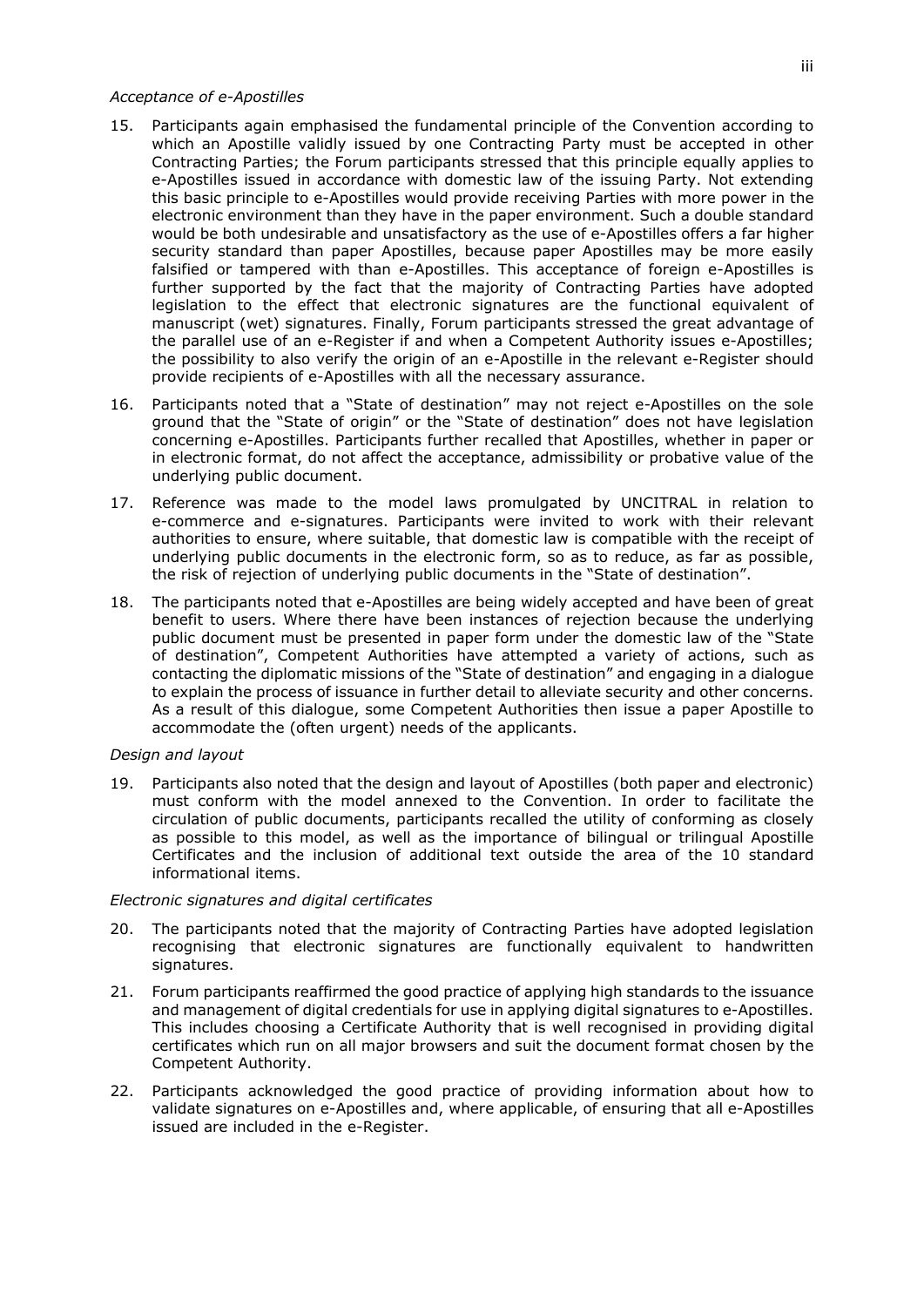## *Non-expiry of e-Apostilles*

23. The participants further recalled that as Apostilles do not have an expiration date, e-Apostilles continue to be valid even after the digital certificate of the person signing the e-Apostille expires, provided that the digital certificate was valid when the e-Apostille was issued. Participants invited Competent Authorities to take this situation into account when selecting and using digital certificates to issue e-Apostilles, noting the availability of Long Term Signatures that remain valid beyond the expiry of the digital credential, such as "Advanced Electronic Signatures" for PDF (PAdES) and HML (XAdES-T).

#### *e-Registers*

- 24. Participants reaffirmed that an e-Register is an invaluable tool to facilitate and enhance the use of Apostille registers to verify the origin of Apostilles, providing an efficient means of verification and thus additional assurance for users.
- 25. Participants further noted the proven benefits of e-Registers in facilitating the verification of Apostilles in *both* paper and electronic form, but also that non-repudiation of e-Apostilles in particular is greatly enhanced by the parallel use of an e-Register.
- 26. Participants emphasised that frequent and more systematic verification of Apostilles is essential in combatting fraud. To facilitate this, participants recommended that Contracting Parties consider implementing e-Registers that allow searches in English and French, with simple, user-friendly interfaces.
- 27. Participants noted that like registers in paper form, e-Registers must comply with the requirements set out in Article 7 of the Apostille Convention. Accordingly, an e-Register must at least record the following particulars: (i) the number and date of the Apostille; and (ii) the name of the person signing the public document and the capacity in which he has acted, or in the case of unsigned documents, the name of the authority which has affixed the seal or stamp. The e-Register must also allow the recipient of the Apostille (whether a paper Apostille or e-Apostille) to verify each of the above particulars.
- 28. Participants noted that basic e-Registers (Category 1 e-Registers that simply confirm whether or not an Apostille matching the number and date entered by the user has been issued) do not allow the relevant Competent Authority to discharge its obligations under Article 7 of the Apostille Convention, as it does not allow the recipient to verify the name of the person who has signed the public document and the capacity in which that person has acted, or in the case of unsigned documents, the name of the authority which has affixed the seal or stamp. Furthermore, Category 1 e-Registers do not provide the assurance that the relevant Apostille is indeed being used with the underlying public document for which it was originally issued. Competent Authorities are therefore encouraged to operate e-Registers that provide at least a basic description and / or image of the Apostille and / or of the underlying public document (Category 2 e-Registers) or which also provide for a digital verification of the Apostille and / or of the underlying public document (Category 3 e-Registers). Participants further recalled that the full display of the Apostille and / or the underlying public document is subject to data protection laws of the jurisdiction operating the e-Register.
- 29. Participants stressed the importance of preventing fishing expeditions (*i.e.*, attempts by users of an e-Register to collect information about Apostilles that they have not received) in the use of e-Registers and suggested the entry of unique information associated with an Apostille received; the most efficient means to accomplish this goal is for Competent Authorities to number Apostilles non-sequentially (or otherwise randomly) and for the e-Register to request the recipient to enter this unique identifier in the e-Register, together with the date of issuance of the Apostille. If Apostilles are numbered sequentially, it is recommended to include a code on the Apostille (ideally alphanumeric and generated electronically) outside the area containing the 10 standard informational items of the Apostille and to request the recipient to enter this code together with the number and date of the Apostille to access the e-Register.
- 30. In order to ensure a comprehensive system of verification for all Apostilles issued, participants encouraged Contracting Parties to, where possible, implement a centralised e-Register connecting the Competent Authorities of that Contracting Party.